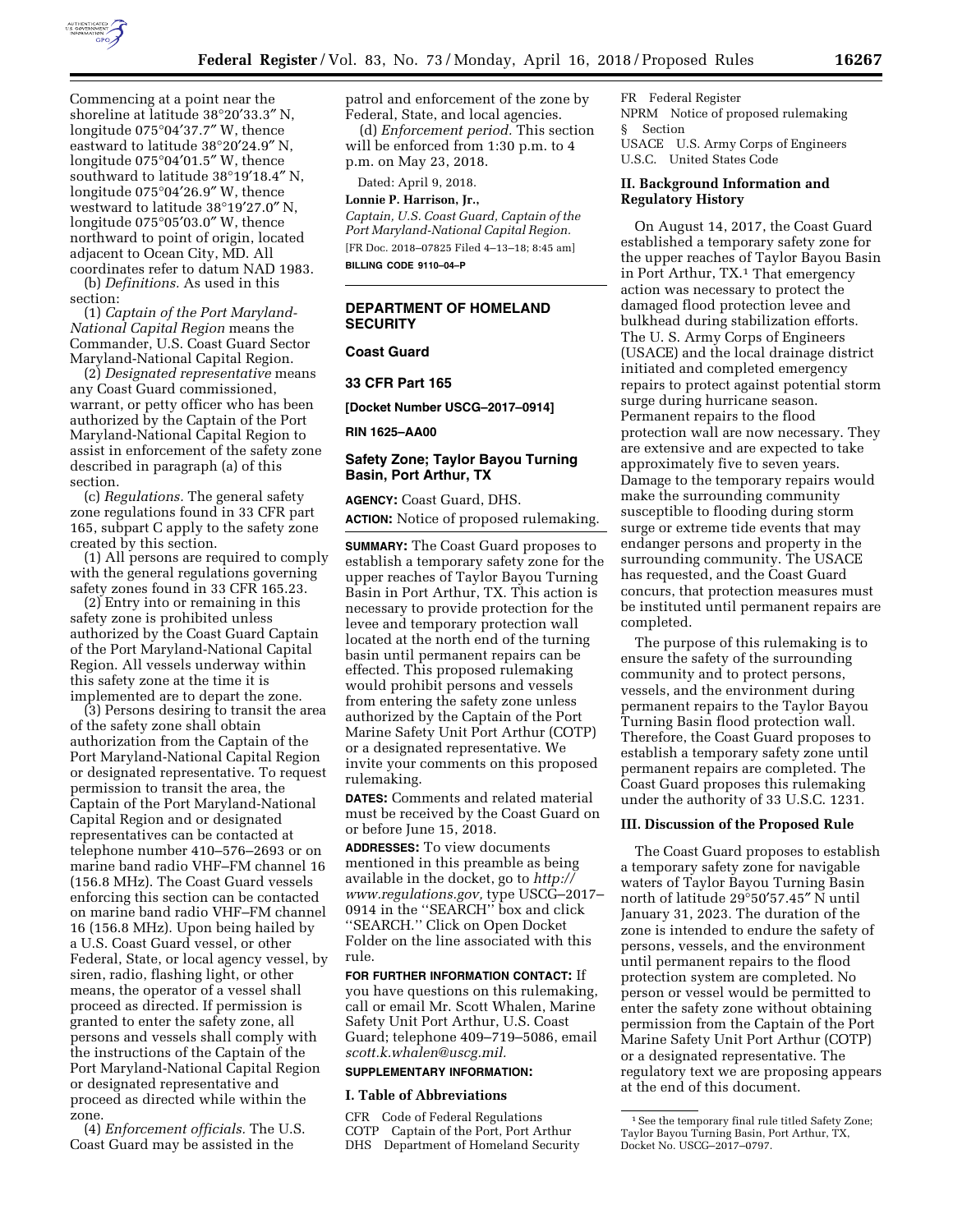# **IV. Regulatory Analyses**

We developed this proposed rule after considering numerous statutes and Executive orders related to rulemaking. Below we summarize our analyses based on a number of these statutes and Executive orders and we discuss First Amendment rights of protestors.

## *A. Regulatory Planning and Review*

Executive Orders 12866 and 13563 direct agencies to assess the costs and benefits of available regulatory alternatives and, if regulation is necessary, to select regulatory approaches that maximize net benefits. Executive Order 13771 directs agencies to control regulatory costs through a budgeting process. This NPRM has not been designated a ''significant regulatory action,'' under Executive Order 12866. Accordingly, the NPRM has not been reviewed by the Office of Management and Budget (OMB), and pursuant to OMB guidance it is exempt from the requirements of Executive Order 13771. This regulatory action determination is based on the size, location, duration, and entities impacted by the safety zone. The safety zone affects approximately 350-yards of Taylor Bayou Turning Basin north of latitude 29°50′57.45″ N. Only one facility receives vessels within this zone and that facility would be permitted to receive vessels based on previously agreed to maneuvering calculations and plans.

### *B. Impact on Small Entities*

The Regulatory Flexibility Act of 1980, 5 U.S.C. 601–612, as amended, requires Federal agencies to consider the potential impact of regulations on small entities during rulemaking. The term ''small entities'' comprises small businesses, not-for-profit organizations that are independently owned and operated and are not dominant in their fields, and governmental jurisdictions with populations of less than 50,000. The Coast Guard certifies under 5 U.S.C. 605(b) that this rule will not have a significant economic impact on a substantial number of small entities.

While some owners or operators of vessels intending to transit the safety zone may be small entities, for the reasons stated in section V.A above, this rulemaking will not have a significant economic impact on vessel owners or operators.

If you think that your business, organization, or governmental jurisdiction qualifies as a small entity and that this ride would have a significant economic impact on it, please submit a comment (see

**ADDRESSES**) explaining why you think it qualifies and how and to what degree this rule would economically affect it.

Under section 213(a) of the Small Business Regulatory Enforcement Fairness Act of 1996 (Pub. L. 104–121), we want to assist small entities in understanding this proposed rule. If the rulemaking would affect your small business, organization, or governmental jurisdiction and you have questions concerning its provisions or options for compliance, please contact the person listed in the **FOR FURTHER INFORMATION CONTACT** section. The Coast Guard will not retaliated against small entities that question or complain about this proposed rule or any policy or action of the Coast Guard.

#### *C. Collection of Information*

This rulemaking will not call for a new collection of information under the Paperwork Reduction Act of 1995 (44 U.S.C. 3501–3520).

## *D. Federalism and Indian Tribal Governments*

A rule has implications for federalism under Executive Order 13132, Federalism, if it has a substantial direct effect on the States, on the relationship between the national government and the States, or on the distribution of power and responsibilities among the various levels of government. We have analyzed this proposed rule under that Order and have determined that it is consistent with the fundamental federalism principles and preemption requirements described in Executive Order 13132.

Also, this rulemaking does not have tribal implications under Executive Order 13175, Consultation and Coordination with Indian Tribal Governments, because it does not have a substantial direct effect on one or more Indian tribes, on the relationship between the Federal Government and Indian tribes, or on the distribution of power and responsibilities between the Federal Government and Indian tribes. If you believe this proposed rule has implications for federalism or Indian tribes, please contact the person listed in the **FOR FURTHER INFORMATION CONTACT** section above.

#### *E. Unfunded Mandates Reform Act*

The Unfunded Mandates Reform Act of 1995 (2 U.S.C. 1531–1538) requires Federal agencies to assess the effects of their discretionary regulatory actions. In particular, the Act addresses actions that may result in the expenditure by a State, local, or tribal government, in the aggregate, or by the private sector of \$100,000,000 (adjusted for inflation) or

more in any one year. Though this proposed rule will not result in such an expenditure, we do discuss the effects of this rulemaking elsewhere in this preamble.

#### *F. Environment*

We have analyzed this rulemaking under Department of Homeland Security Directive 023–01, which guide the Coast Guard in complying with the National Environmental Policy Act of 1969 (42 U.S.C. 4321–4370f), and have made a preliminary determined that this action is one of a category of actions that do not individually or cumulatively have a significant effect on the human environment. This proposed rule involves establishing a temporary safety zone that would prohibit persons and vessels from entry into waters on the upper reaches of Taylors Bayou Turning Basin unless authorized by the Captain of the Port Port Arthur (COTP) or a designated representative. Normally such actions are categorically excluded from further review under paragraph L[60] of Appendix A, Table 1 of DHS Instruction Manual 023–01–001–01, Rev. 01. A preliminary Record of Environmental Consideration supporting this determination is available in the docket where indicated under **ADDRESSES**. We seek any comments or information that may lead to the discovery of a significant environment impact from this proposed rule.

## *G. Protest Activities*

The Coast Guard respects the First Amendment rights of protesters. Protesters are asked to contact the person listed in the **FOR FURTHER INFORMATION CONTACT** section to coordinate protest activities so that your message can be received without jeopardizing the safety or security of people, places or vessels.

## **V. Public Participation and Request for Comments**

We view public participation as essential to effective rulemaking, and will consider all comments and material received during this comment period. Your comment can help shape the outcome of this rulemaking. If you submit a comment, please include the docket number for this rulemaking, indicate the specific section of this document to which each comment applies, and provide a reason for each suggestion or recommendation.

We encourage you to submit comments through the Federal eRulemaking Portal at *[http://](http://www.regulations.gov) [www.regulations.gov.](http://www.regulations.gov)* If our material cannot be submitted using *[http://](http://www.regulations.gov)*